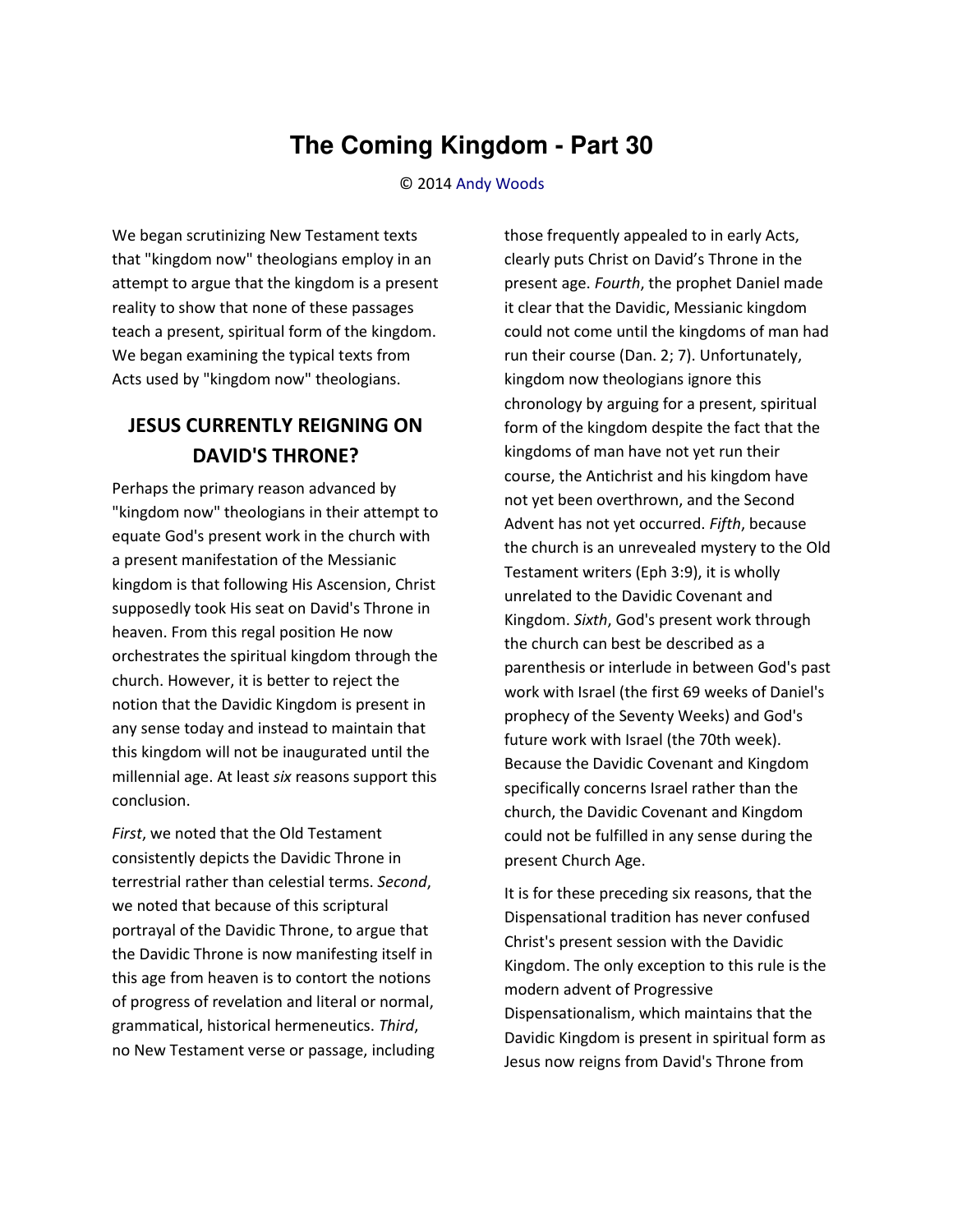heaven over the church. While still holding to a future or "not yet" earthly reign of Christ following Christ's Second Advent, Progressive Dispensationalists still argue that the Davidic Kingdom is "already" here in spiritual form. However, because of this radical alteration in understanding Christ's present activity, many question whether this new theological approach legitimately deserves the title "Dispensationalism." The question typically posed is whether Progressive Dispensationalism represents a bona fide development within the Dispensational tradition or a significant departure from it altogether?<sup>1</sup> After conducting an in-depth survey of classical and Revised Dispensationalists as well as opponents of Dispensationalism, Nichols observes:

Although the progressive dispensationalists are careful to express their commitment to a future for ethnic Israel and a future, literal fulfillment of Israel's covenant promise, these views concerning the inaugural fulfillment of Old Testament promise, especially that of the Davidic covenant, and the redefining of the present form of the church mark an aberration from normative dispensationalism. The consistently held offer, rejection, postponement, and fully future fulfillment of the Davidic kingdom is absent from their teaching.<sup>2</sup>

## Thus, Nichols concludes:

From the perspective of dispensational tradition, the current landscape of progressive dispensationalists appears to be a different terrain. The view of the offer, rejection, postponement, and fully future fulfillment of the Davidic kingdom and the corollary view of the church as something different and distinct is and has been the consistent view of normative dispensationalism. By viewing the present form of the church as an inaugural stage of the Davidic kingdom with Christ seated on the Davidic throne in heaven, the progressive dispensational position has distanced itself from this distinguishing feature of dispensationalism. The distinguishing feature of dispensationalism, i.e., the consistent distinction between Israel and the church, is all but absent. Consequently, the legitimacy of calling PD part of the dispensational tradition is questionable.<sup>3</sup>

Lightner similarly remarks, "Many who are classic dispensationalists–and even those who are not dispensationalists at all–question why those who no longer believe in the foundational essentials of dispensationalism still want to be part of the dispensationalism family. This is truly something not yet

 $\overline{\phantom{0}}$ 

 $\overline{a}$ 

<sup>1</sup> Charles Ryrie, *Dispensationalism* (Chicago: Moody, 1995), 178.

<sup>2</sup> *Stephen Nichols, "The Dispensational View of the Davidic Kingdom: A Response to Progressive Dispensationalism," in The Master's Perspective on* 

*Biblical Prophecy*, ed. Mayue and Thomas, Master's Perspective Series (Grand Rapids: Kregel, 2002), 54.

<sup>3</sup> Stephen Nichols, "The Dispensational View of the Kingdom: A Response to Progressive Dispensationalism," T*he Master's Seminary Journal* 7 (Fall 1996): 238.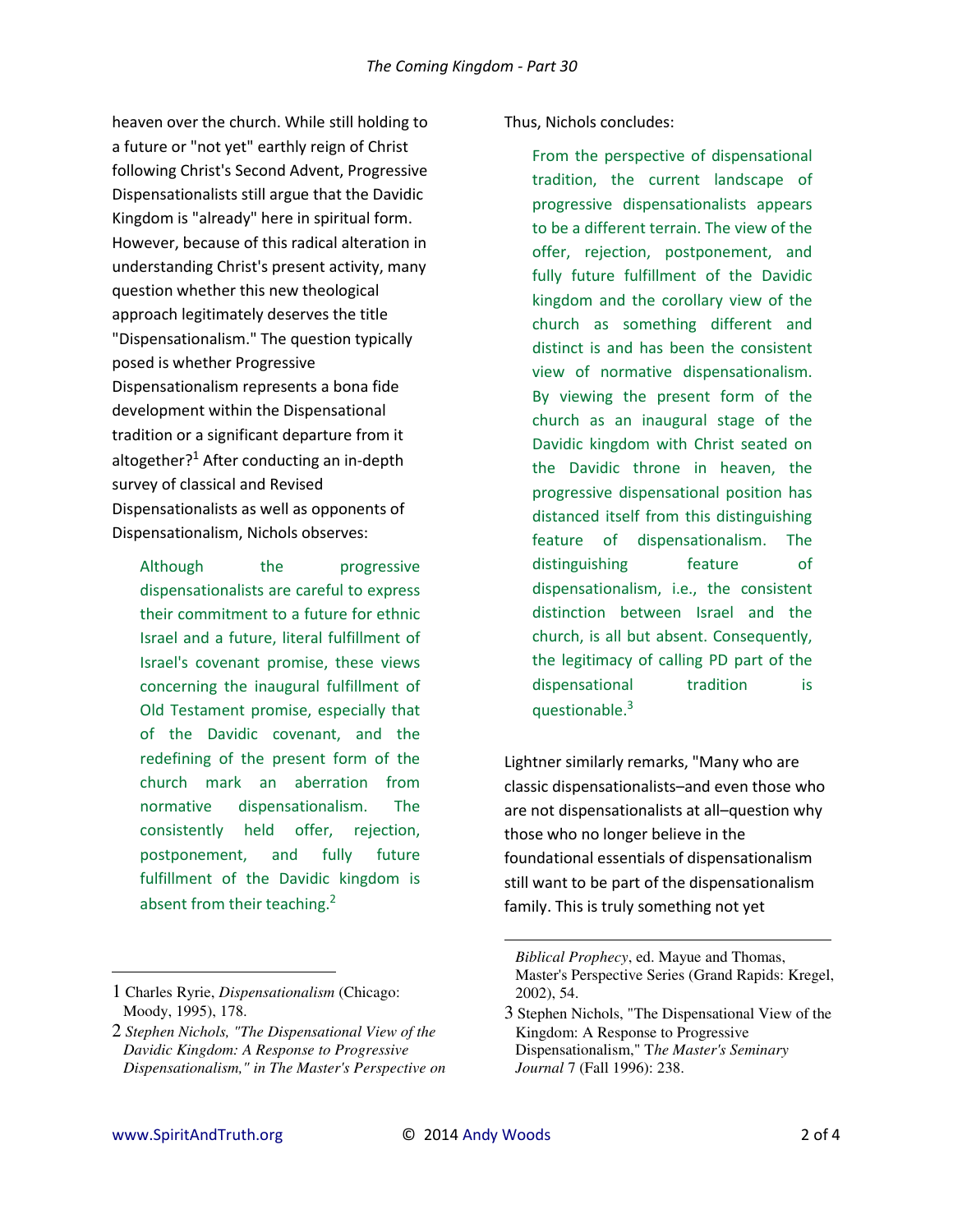revealed."<sup>4</sup> Lightner elsewhere defines Progressive Dispensationalism as:

> The term used by those who still wish to be called dispensationalists but who do not believe some of the basic essentials of dispensationalism. They do not believe God has a program for Israel and one for the church. They believe that Christ is presently on the throne of David in heaven and the Davidic kingdom is being fulfilled now in part.<sup>5</sup>

## **THE APOSTLES PREACHED THE KINGDOM IN ACTS**

Beyond the argument from early Acts that Jesus is now reigning on David's Throne from heaven, "kingdom now" theologians also rely upon the handful of references to the "kingdom" scattered throughout Acts indicating that the apostles "preached the things concerning the kingdom of God." Interestingly, the Greek term *basileia* typically translated "kingdom of God" appears eight times in Acts (1:3, 6; 8:12; 14:22; 19:8; 20:25; 28:23, 31). However, all of these passages fail to define exactly what is meant by the use of the term "kingdom." Thus, the term must be understood in light of what has preceded in the progress of divine revelation. Because, as explained throughout this series, "kingdom" always carries a technical meaning connoting a terrestrial element of Christ the King reigning over a repentant Israel from Jerusalem, these scant references to the kingdom in Acts must also be understood in a futuristic, terrestrial

4 Robert Lightner, *Last Days Handbook* (Nashville: Nelson, 1997), 211. 5 Ibid., 233.

sense rather than strictly in a present, spiritual sense. McClain's analysis of these verses is significant:

The term "kingdom" (Grk. *basileia*) occurs eight times in Acts as referring to the divine rule...In the Book of Acts this "kingdom of God" appears as something future, the term being used, as James Orr has observed, "in an almost exclusively eschatological sense." The Old Testament prophecies of the Messianic Kingdom, occasionally quoted by the apostles (cf. Acts 2:25- 36; 3:22-36; 13:22-39) are used to show the regal rights of Jesus the Messiah. But nowhere do they ever assert that the Kingdom has been established. In passages about which there can be no dispute, this is a matter which belongs to the future when the King returns from heaven (cf. 1:6-11; 3:19-21; 15:13- 16). The passage in 14:22, "we must through much tribulation enter into the kingdom of God," is sometimes used to prove a present Messianic Kingdom established on earth in the church. But such a use would prove too much...But in the Old Testament prophetic picture of the coming Messianic Kingdom, as every intelligent Jew understood, a period of terrible tribulation always precedes its establishment on earth...Therefore the passage in 14:22 is in complete harmony with the historical situation and the progress of revelation...The argument advanced by some, that since the apostles throughout the Acts period preached "the things concerning the kingdom of

l